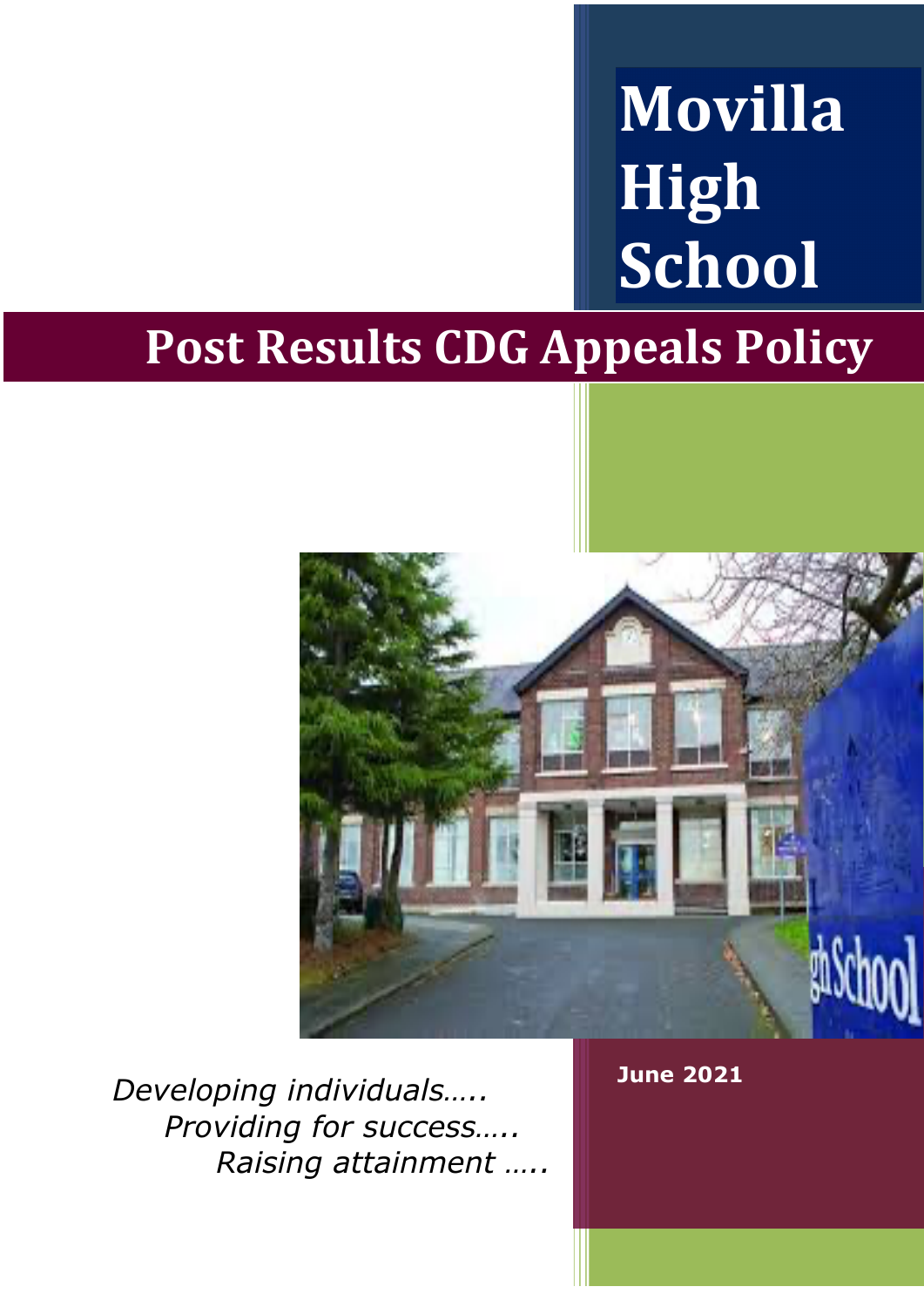#### **POST-RESULTS CDG APPEALS POLICY Movilla High School**

Adopted by Board of Governors on 24/06/2021 Issued to staff on 27/07/21 Published to the School Website on 01.08.21 Responsible: Mr D Lyons (Examinations Officer), Miss B McCord (Vice Principal & Lead Assessor) and Mr I G Bell (Principal & Lead Assessor)

# **1. Statement of Intent**

The purpose of this policy is:

- to provide an overview of the Post-Results Service for Summer 2021 in the context of the guidance issued by CCEA, *CCEA Post-Results Service, Process for Heads of Centre – Summer 2021*;
- to ensure that all staff involved in the process know, understand and can carry out their roles effectively;
- to ensure students understand the Post-Results Service, the centre's role and the role of the awarding organisation (AO); and
- to provide relevant timelines to ensure the successful completion of internal processes so as not to hinder the progress of any student to the next phase of their education.

It is the responsibility of everyone involved in the Post-Results Service within Movilla High School to understand and implement this policy. The Centre Post-Results Service Policy is in line with *CCEA Post-Results Service, Process for Heads of Centre – Summer 2021*, and any further guidance provided by CCEA in relation to its Post-Results Service. Staff will familiarise themselves with all relevant documents.

# **2. Process Overview**

There are two stages to the Post-Results Service; students must commence with Stage 1 which will be completed by Movilla High School and may then progress to Stage 2. The two stages are:

- **Stage 1 A Centre Review, completed by Movilla High School**
- **Stage 2** An Appeal to CCEA Awarding Organisation, submitted by Movilla High School on behalf of a student and completed by CCEA.

#### **Stage 1 – Centre Review conducted by Movilla High School**

For full details refer to *CCEA Post-Results Service, Process for Heads of Centre – Summer 2021*

Any student, including private candidates, who was awarded a Centre Determined Grade by Movilla High School in summer 2021 is permitted to submit a request for a Centre Review. Movilla High School] will complete a Centre Review for any student who makes a request.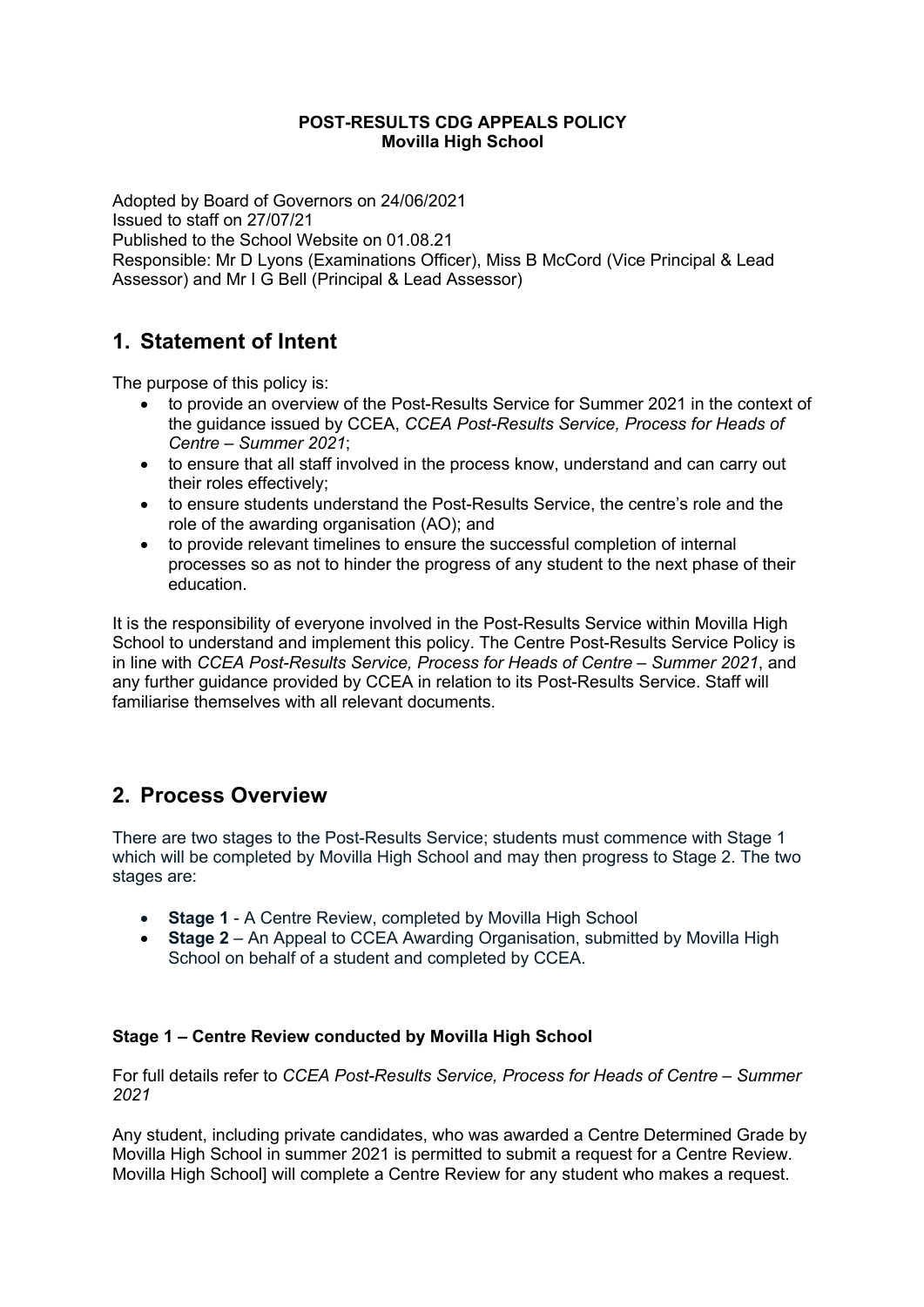To help students decide whether to request a Centre Review, Movilla High School will provide students, voluntarily or on request, with access to:

- the centre CDG policy:
- the sources of evidence used to determine the CDG, including any marks and/or grades;
- details of any variations in evidence used; and
- details of any special circumstances that were considered in determining their grade.

All requests for a Centre Review must be made directly to Movilla High School using the form provided by CCEA. A student may request a Centre Review if they consider:

- 1) Movilla High School made an administrative error in relation to their grade; and/or
- 2) Movilla High School did not follow its procedure in arriving at the CDG as outlined in the CDG Policy**.**

If a student wishes to submit an appeal on the ground of academic judgement (unreasonableness), this will only be considered by CCEA at Stage 2. To enable a student to move to this stage, a Centre Review must first be completed by Movilla High School to ensure there have been no administrative errors and that procedures have been followed, or these have been addressed.

Students may submit a priority Centre Review if they have a place at a Higher Education Institution on hold.

#### **2.1 Determining the Outcome of a Centre Review**

All Centre Reviews will be completed using the form provided by CCEA and will be retained by Movilla High School electronically to be submitted should a student decide to request a Stage 2 Appeal to CCEA Awarding Organisation.

In order to determine the outcome of a Centre Review, the member of staff conducting the review will have access to the following records and will consider:

- a) the reason presented by the student for the review where this has been specified:
- b) the centre's approved policy and whether it was followed;
- c) the evidence which was used to determine the grade (although the reviewer will not be assessing or re-marking this evidence);
- d) any relevant assessment records that detail amendments to the range of evidence for the student and, where applicable, the steps taken to address any known mitigating circumstances or approved access arrangements;
- e) the records of the quality assurance processes and whether these were followed in determining the grade;
- f) the record of any pre-results discussions between the centre and student (for example, where a student has raised mitigating circumstances earlier in the process);
- g) relevant centre administration records; and
- h) any other documentation the decision-maker feels necessary to process the review.

In cases where an administrative or procedural error is identified, the member of staff completing the review will decide whether a grade change is required; this may require input from the Head of Department or Subject Teacher.

**The outcome of any Centre Review completed by Movilla High School may be that the grade goes up, goes down or stays the same.**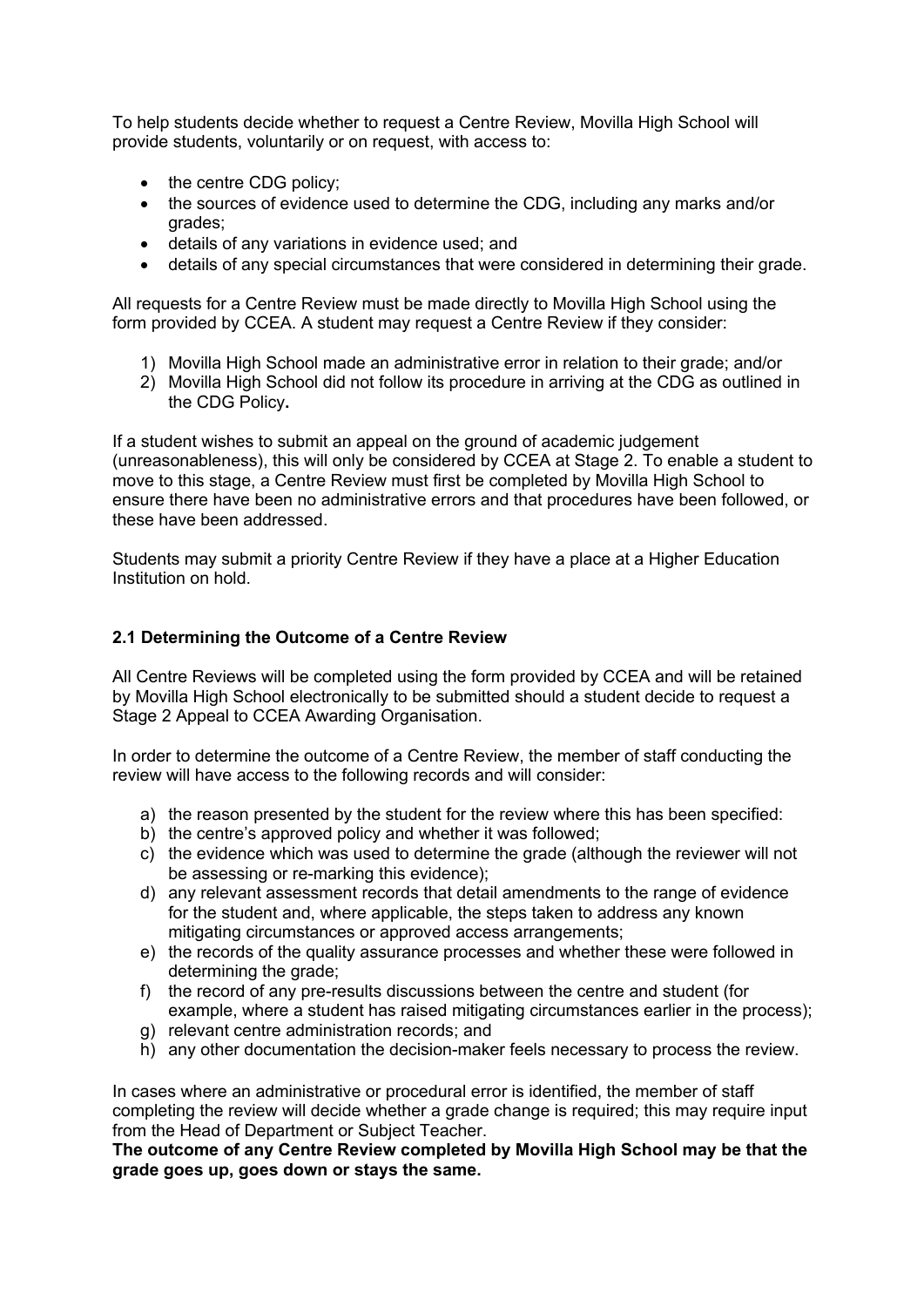#### **2.2 Reporting the Outcome of a Centre Review**

If a grade change is considered to be required, Movilla High School will submit an error correction request to CCEA as soon as possible.

Movilla High School will provide the student with an outcome letter using the template provided by CCEA. This will include:

- whether or not the review found a procedural failure or administrative error;
- if it did, what that error or failure was;
- the reason for the finding;
- whether there was a grade change and, if so, what the new grade is;
- a reason for the grade change, or lack of change; and
- information on the next steps if a student wishes to submit an appeal to CCEA.

A record of the outcome of all Centre Reviews will be retained to be submitted to CCEA should a student decide to request a Stage 2 Appeal to CCEA Awarding Organisation.

#### **Stage 2 – Appeal to CCEA Awarding Organisation**

Whether or not an administrative or procedural error was found through the Centre Review, and whether or not the grade changed as a result, all students, including private candidates, have the right to submit an Appeal to CCEA Awarding Organisation as the next stage in the process. Where requested by the student, Movilla High School will submit such appeals on the student's behalf and include the following as required:

- CCEA submission form completed by the student;
- Evidence used to determine the Centre Determined Grade; and
- Completed Candidate Assessment Record, or similar, for the student.

Movilla High School will submit any request for an Appeal to CCEA Awarding Organisation from a student upon the conclusion of a Centre Review. Movilla High School will have a process in place to communicate the outcome of the Appeal to CCEA Awarding Organisation to the student upon completion.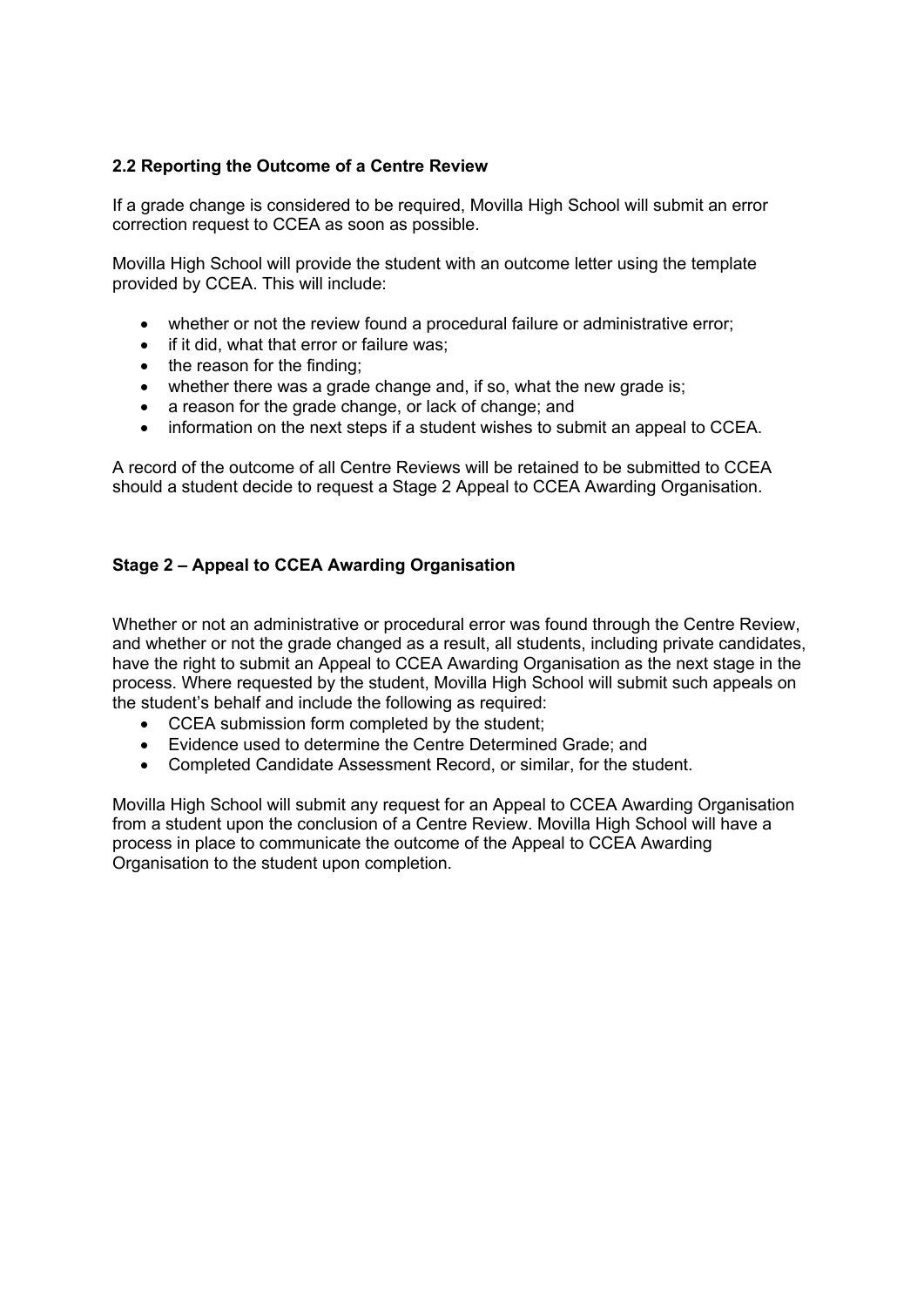# **3. Roles and Responsibilities**

Movilla High School will:

- Have appropriate arrangements in place to conduct a Centre Review in line with CCEA guidance;
- Ensure that a transparent process is in place so that students and parents understand the steps in a Centre Review;
- Complete a Centre Review if requested by a student, checking for any administrative errors and/or procedural failures;
- Decide if a grade change is considered to be necessary having completed the Centre Review;
- Make a request to CCEA Awarding Organisation for any changes considered to be necessary to Centre Determined Grades;
- Submit any requests to CCEA for a CCEA Awarding Organisation Appeal;
- Communicate the outcome of any Centre Review and/or CCEA Awarding Organisation Appeal to students;
- Retain records of all completed Centre Reviews electronically, to be submitted to CCEA should a student decide to request a Stage 2 CCEA Awarding Organisation Appeal; and
- Provide pastoral support to students at each stage of the process, as required.

Movilla High School will also carefully consider the requirements of their centre policies, particularly in relation to the separation of duties and personnel to ensure fairness in reviews and appeals.

**The Board of Governors** is responsible for approving the policy.

**The Head of Centre** has overall responsibility for Movilla High School as an examinations centre and will ensure the roles and responsibilities of all staff are defined. The Head of Centre may complete Centre Reviews and/or may delegate this responsibility to another member of the centre staff. The Head of Centre is required to sign-off the outcome of any Centre Review. The Head of Centre should communicate the outcome of any Stage 1 Centre Review or Stage 2 Appeals to CCEA Awarding Organisation to students.

**The Senior Leadership Team** will support the Head of Centre in completing Centre Reviews. They may undertake a support function to students in the completion of any required paperwork or provide advice on the submission of review requests.

**The Examinations Officer** will submit any Stage 2 Appeal to CCEA Awarding Organisation through the CCEA app, or delegate this responsibility to another member of centre staff. The Examinations Officer or a delegated member of staff will submit any error correction requests to CCEA, should it be considered that a grade change is required.

**Heads of Department and Subject Teachers** may be required to provide expert opinion on whether or not a grade change is required should an administrative error or procedural failure be identified through a Centre Review.